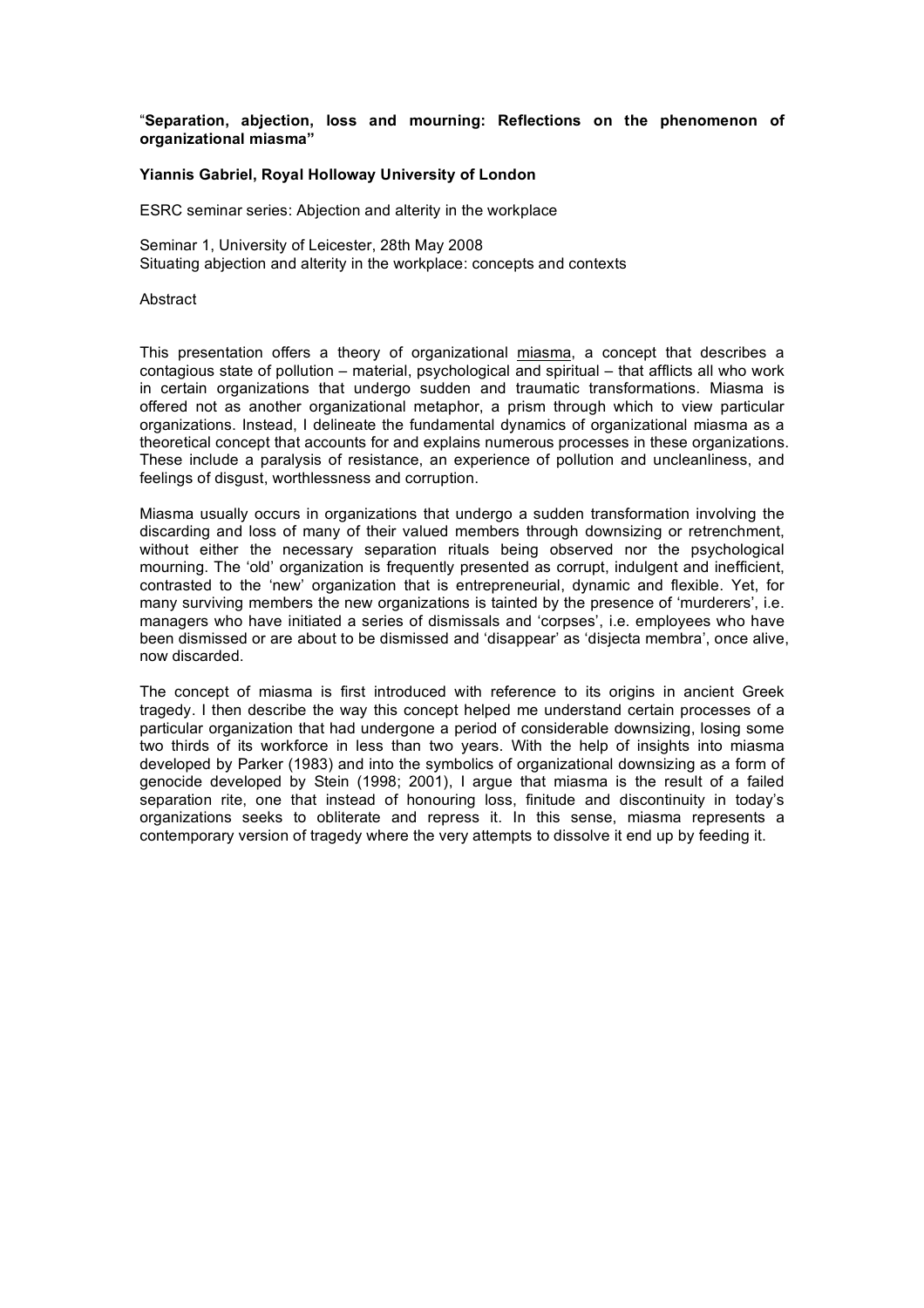### **"Separation, abjection, loss and mourning: Reflections on the phenomenon of organizational miasma"**

This presentation explores some of the darker sides of organizations – violation and toxicity. In particular, I want to offer some reflections on organizational miasma, a concept that describes a contagious state of pollution, material, psychological, moral and spiritual, that afflicts all who work in particular organizations. Miasma will be offered not as another organizational metaphor, a prism through which to view organizations. Instead, it will be used as a theoretical concept that helps illuminate the unconscious dynamics of certain troubled organizations that, usually as a result of a traumatic transition, find themselves in the grip of scapegoating, depression and inner turmoil. I will analyse some of the core features of organizations in miasmatic state, that include a paralysis of resistance, a deeply felt depression, an incapacitating ethos of self-criticism, an inability to maintain boundaries between public and private lives, a silencing of organizational stories and a compulsive scapegoating that creates ever new targets for 'cleansing'. Using the concept of miasma, I will propose that attempts to cleanse such organizations eliminate the pathologies and return them to health, often leads to an intensification of these pathologies.

Miasma is a term that emerges from Greek tragedy. It is a term regularly used to describe a family, a city or a venture in the grip of disease, disorder and fear. It is a highly contagious state of affairs capable of afflicting everybody and of corrupting the institutional and moral fabric of a social unit. The cause of the miasma, as Parker (1983), a classicist who has carried out the major theoretical work on the topic, argues is often attributed to a single individual (e.g. Oedipus, Creon or Orestes) who has offended a deity by defiling a sacral command or by breaking a vow. In Sophocles's Theban trilogy, Oedipus brings miasma to Thebes through his unwitting transgressions of parricide and incest. Oedipus is the miasma – he is the bringer of desolation, devastation, disease and death to his city.

Look around you at our city, see with your own eyes our ship pitches wildly, cannot lift her head from the depths, the red waves of death … Thebes is dying. A blight on the fresh crops And the rich pastures, cattle sicken and die, And the women die in labor, children stillborn And the plague, the fiery god of fever hurls down On the city, his lighting slashing through us Raging plague in all its vengeance, devastating The house of Cadmus. And black death In the raw, wailing miseries of Thebes. (22-30)

(Sophocles, 1984, verses 22-30. Translation by Robert Fagles with minor changes by the author)

Miasma goes well beyond physical or even moral uncleanliness, indicating an affliction that is enduring and cannot be washed away, although certain actions are taken to deal with it. It is a state of rottenness for which individuals may be responsible and are certainly held to be responsible, but one that afflicts the entire state. A fundamental property of miasma is that it is highly contagious. This individual who brings miasma infects everyone he/she touches. Vegetti argues that "it is a sin that goes beyond the ordinary legal and moral limits and brings divine vengeance on the head of the guilty person, spreading out to affect the whole community ... and passing inexorably from one generation to the next. The idea of miasma probably has a concrete origin, representing the filthy, soiled state of someone who lives outside the standards of his or her community. In its most powerful sense, it refers to the bloodstained hands of the murderer or the sores of someone who might be seen as the victim of divine punishment." (1995, p. 260) Once unleashed, the miasma is capable of afflicting everyone but also of sparing some people, or as Dodds eloquently puts it, it operates "with the same ruthless indifference to motive as a typhoid germ" (1968, p. 36).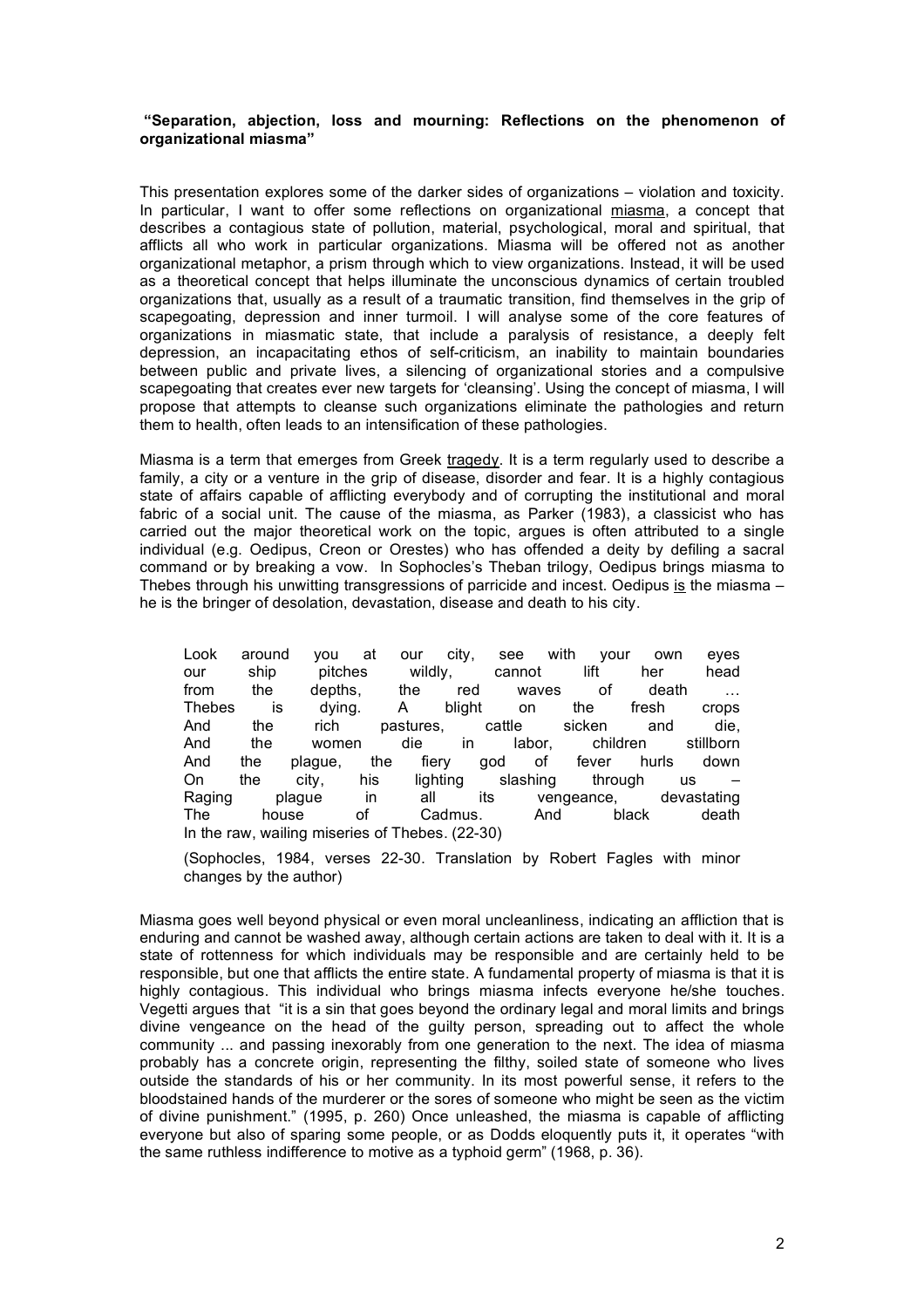Miasma goes beyond mere physical disease or toxicity. Lacking the contagious qualities of miasma, toxicity may be metabolized and neutralized. Miasma brings about a state of moral and spiritual decay, a corruption of all values and human relations of trust, love and community – people suspect their neighbors of being the cause, scapegoating and witch hunts are rife. Thus, a notable feature of miasma, and one that brings it to the heart of tragedy, is that the search for purification and expiation frequently helps to spread the corruption. Once it has established itself, miasma affects people in a persistent and arbitrary manner, deserving and undeserving alike.

Although miasma is a regular feature of all tragedy ("Something is rotten in the state of Denmark" – Hamlet), its presence is nowhere more oppressively felt, more fundamental in driving the drama and more sharply depicted than by Sophocles who highlights the link between physical illness and the moral and spiritual decomposition of a community. Having witnessed and survived the great Athenian plague that devastated his city during the second year of the Peloponnesian War, Sophocles was uniquely sensitive to the way the moral fibre of societies, the trust among its citizens and belief in their institutions, collapse in periods of contagion, illness and warfare.

It is not accidental that the idea of miasma found a hospitable discourse in medicine where, over a number of centuries, it was considered as the cause of medical infection, carried by putrid, poisonous vapours, identifiable by their foul smell. This theory reached its peak in the  $19<sup>th</sup>$  century when it was used to explain the spread of cholera in large metropolitan centres and initiated a series of sanitary measures (Halliday, 2001). Like many theories, it had numerous successful (and beneficial) applications before it was eventually discredited by the discovery that most germs were transmitted through water rather than through air. All the same, some rituals of the miasmatic transmission of disease persist to this day – people ventilate their houses and feel suffocation when they find themselves in enclosed spaces. Contemporary variants of miasma can be found in concerns over toxic fumes and secondary inhalation of tobacco smoke.

It is my contention that some of the core aspects of miasma and its consequences can be observed in certain organizations, especially those undergoing very rapid changes which involve lay-offs and redundancies. It was while studying such an organization that the concept of miasma helped me make sense of some of its most perplexing features which included a total paralysis of resistance, a corresponding increase of self-criticism accompanied by collapse of self-esteem, a constant search for scapegoats and measures to restore the organization to a state of prowess, and exceptionally acute feelings of anxiety alternating with depression. What struck me particularly was the contagious quality of these phenomena that seemed to affect everyone in the organization, no matter how competent or mentally strong they were; and also, the spiraling quality of these phenomena which resulted in ever expanding scapegoating.

### **A CASE OF ORGANIZATIONAL MIASMA**

The organization in question was a semi-autonomous part of a larger and highly prestigious group in a knowledge-intensive industry, employing highly skilled professionals. The organization had undergone a sudden and dramatic change, following the arrival of a new leader who had overseen a move to a spectacular new building and had initiated a total overhauling of all of the organization's symbols, logos, publicity materials and website, as well as many of its products. A sharp discontinuity separated the new organization from the old, whose leader had been prematurely retired and never re-appeared on the premises.

The past was vilified as a period of institutionalised mediocrity that was unsustainable. According to the new leader's rhetoric, it had been a time of cheerful and messy indulgence that had led to underperformance and declining standards. The old organization, the new leader argued, had tolerated far too many eccentric and erratic artisans who had failed to keep up with the times, and the time was ripe for a radical shake up which would unleash the organization's true potential, one that would raise it to world class status. As a result, some individuals were offered "generous severance packages". The alternative would have been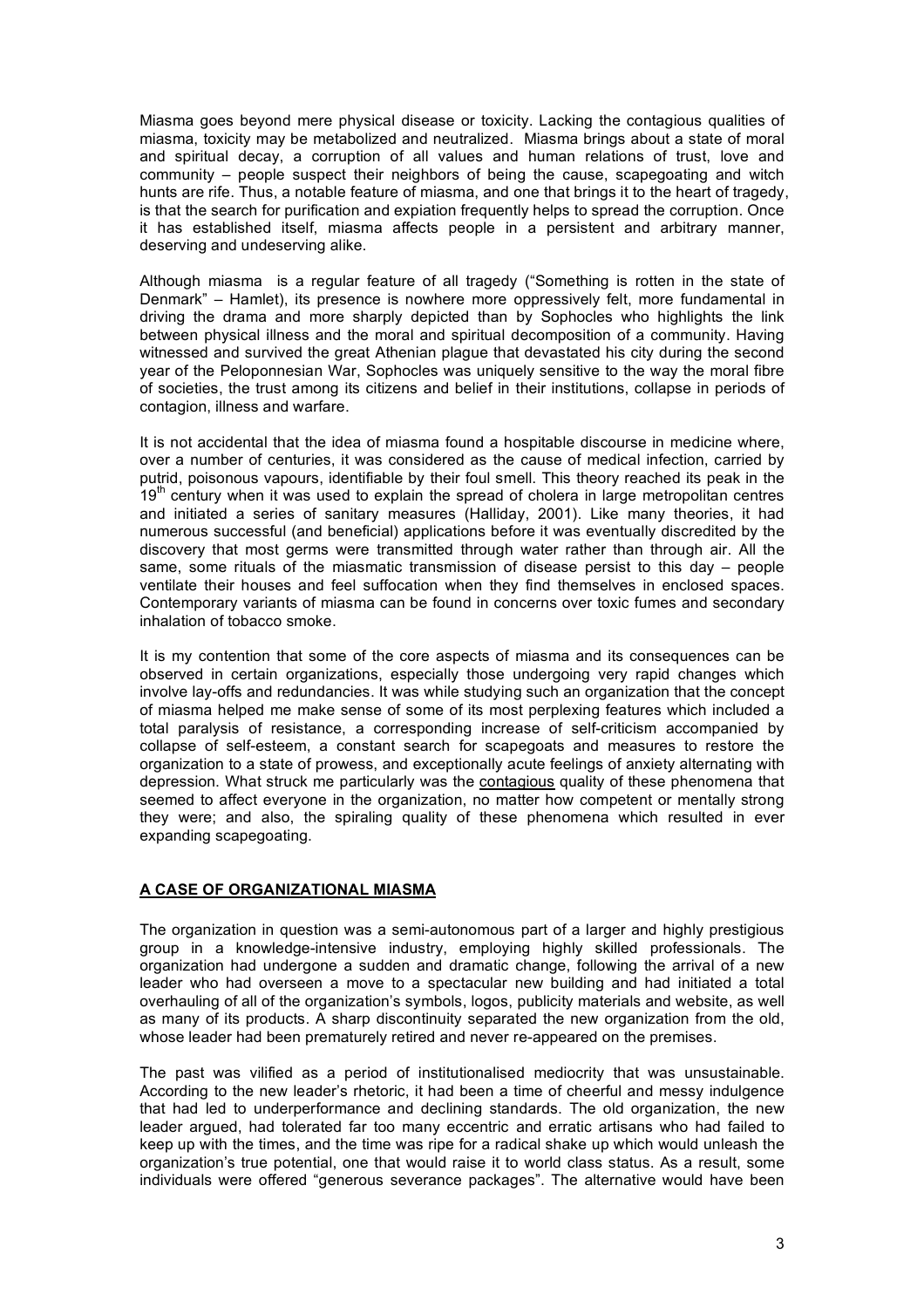that their lives would have "become difficult". All but one of those approached accepted these packages. Several more came forward asking if they too were eligible and, after cursory discussions, many of them started to leave too. Some of them were older individuals opting for early retirement or new independent careers as freelance consultants. Others became refugees to more hospitable environments of competitors who were pleased to hire them. Most of those who left had been valued individuals with strong reputations. Yet, their departures were mostly unceremonial and their legacy forgotten with indecent haste. Later, I heard it said repeatedly that they had not been up to the standards expected by the new regime. Within two years two thirds of the old workforce had left.

A feature of the new regime was its very considerable preoccupation with image, sometimes at the expense of substance. Inordinate amounts of time were spent in meetings to determine and enforce a house-style in all communications, presentations to external bodies, relations with customers and so forth, and truly vast amounts of money were spent on re-branding, PR and presentation. Consistent with this preoccupation with image was the incessant repetition of the official institutional story with its well-rehearsed signifiers, like excellence, cutting edge, world class and so forth. This was essentially an aspirational story – a wish-fulfilling balancing act between where the organization would like to be and a sense that it was there already. In this official story, many of the organization's participants were featured as stars, internationally known celebrities in their fields, innovative, adventurous and totally outstanding.

Yet, what I observed in many top meetings that I attended was quite different. Far from being treated as stars, I was struck by the extensive 'objectification' of employees, who were treated as pawns on a chess-board, arranged and re-arranged, deployed, redeployed and discarded with no regard to any desires or aspirations of their own. The organization's customers too were regularly subjected to this kind of objectification, treated as resources to be used and exploited. The short-hand way of expressing this objectification was that people were "treated without respect". Yet, what I found remarkable was that many of the employees who were victims of this objectification adopted it fatalistically for themselves. Many came to view themselves as objects of no intrinsic value but merely as resources adding or failing to add value to the organization. Their stories were silenced by an ethos that stressed that if one did not wish to be part of the organization's new story, one had no place in it. And this was the case for many.

An outstanding characteristic of the new organization was the constant undermining of individuals' self confidence by the very fetishization of the organization's new image. A very pernicious critical ethos installed itself in the organization, one that affected nearly every person I had an opportunity to talk to and many activities. Its core message was "X is not good enough", where X could stand for a person, an activity, a department, groups of customers, suppliers etc. This criticism was rarely rationally driven – for example, unsuccessful projects had often evaded criticism and become 'no go areas' of discussion; yet, many routine and successful activities came to be criticized as flawed and ineffective. People too were criticized, by focusing on whatever aspect of their performance could be criticized, no matter how effective or successful they were in everything else they did. Many of them were said to be 'past their sell-by date', a term I found especially distasteful.

As with objectification, criticism became internalised and part of the way many employees came to view themselves. Constantly measuring themselves against the idealized standards of the official story, the stars, the celebrities, the world leaders, it was not surprising that they found themselves lacking in some way or another. As a result, a widely felt depression afflicted many participants and was apparent but not generally discussed. People rarely smiled and rarely joked. Occasionally black jokes surfaced lacking the rebellious and original qualities of real humour. Even among the higher leadership echelons, feelings of doom and gloom regularly prevailed, often associated with the futility of fighting the wider organizational bureaucracy or the competitors' ability to succeed in projects at which this organization was failing.

The organization's shining glass building was originally meant to symbolize the transition from the organization's indulgent and artisanal past to its modern and self-confident future. Instead, it became the focus of constant griping. People frequently complained of breathing difficulties,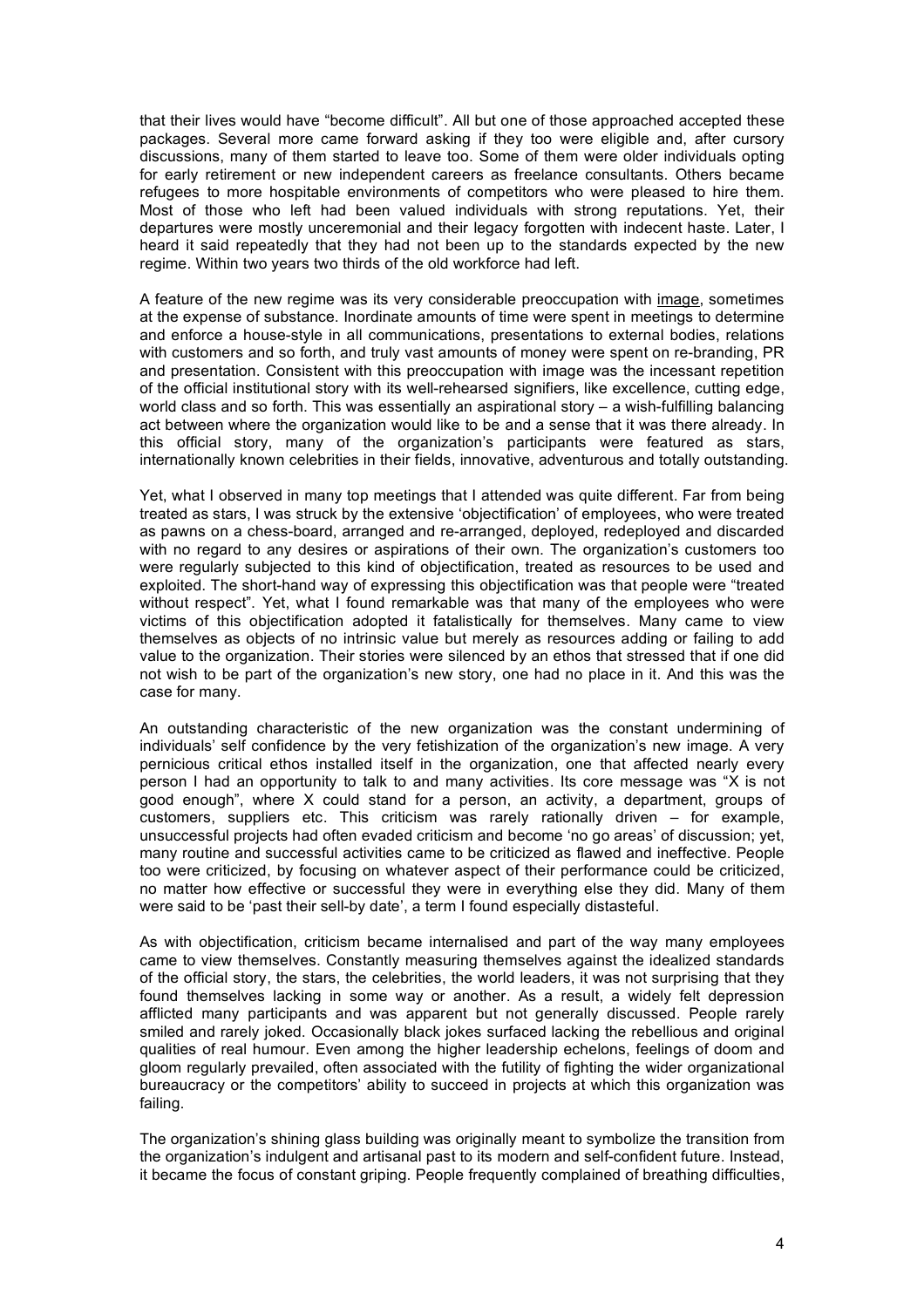headaches, and other physical symptoms, which they attributed to the hot and stagnant air and the failure of the air-conditioning system. For prolonged periods, a putrid smell pervaded the building, caused by faulty sewerage pipes and blocked drains, contributing to a sense of failure and decay.

Finding oneself in a miasmatic organization one may initially believe that one can keep it at arm's length, that one can maintain a purely instrumental relation to it, safeguarding their personal and family lives from its effects. This, however, quickly dissolves as barriers and barricades prove inadequate to stop uncomfortable feelings of colluding and being compromised through this collusion. Discussions with numerous members of this organization revealed self-doubts, self-criticisms and profound feelings of uncleanliness that could not be kept from affecting most things that people did and felt. Eventually the miasma affected most things one does or thinks. Participants reported the dramatic transformation in their sleeping patterns which become saturated with nightmares – a central theme of these nightmares was an impostor syndrome revolving around inadequacy, exposure and shame. Acute anxiety attacks were common upon waking up. A tendency to spend more and more time on the premises of the organization along with an inability to do creative or original work while being there was also reported.

As someone interested in organizational stories and storytelling, I was particularly interested to observe their decline. While the old building had been abuzz with stories, banter and gossip, the shining public spaces of the new building rarely hosted any informal conversations and they were never filled with laughter; in the tiny, claustrophobic private offices, staff could occasionally be seen conversing in whispers; many of these whispered conversations concerned the imminent departures of yet more staff or the latest directive, target or missive from the organization's head. Griping, wincing and whinge were regular features of these conversations. I was surprised by the absence of any angry or defiant narratives, any tragic stories or any nostalgic recreations of the golden past. A profound silence surrounded people's actual experiences, rarely broken by very brief escapes into black humour or knowing nods. Just as some people succumb to an incurable illness by allowing it to colonize and monopolize every aspect of their life story, writing itself into every episode and every judgement, organizational miasma would appear to colour most moods, interpretations and judgements.

Overall, I would describe the feelings I observed as a profound sense of dejection and loss of self-esteem, a lowered level of energy and interest with corresponding inhibition of activity, and a strong expectation of punishment. What was remarkable was the sudden and complete transformation of those who had been competent, outgoing and active into self-doubting and inward-looking people nearly paralysed by fear, self-doubt and self-criticism. While the term 'burn-out' may have been used to describe some of these symptoms, there is one circumstance that mitigates against its use – many of the individuals afflicted by it made very complete recoveries as soon as they left the organization and moved to other jobs. This is something that I had numerous opportunities to observe – their recovery was almost as sudden and complete as their collapse. There were, however, certain individuals who never recovered.

# **ORGANIZATIONAL DARKNESS**

An extensive literature has emerged dealing with organizational violence, in diverse forms, or organizational toxicity. A substantial amount was inspired by the extensive round of downsizing and dislocation undergone by many industrial societies but especially the United States in the 1990s (Ehrenreich, 2005; Uchitelle, 2006). A theorist who has made a great contribution to the psychological and social damage caused by these phenomena has been Howard F. Stein, a psychoanalytic anthropologist who carried out research in numerous organizations undergoing downsizing. Stein has developed his theory drawing on two core insights drawn from the work of Burkard Sievers (1986; 1990; 1993; 1994) – first, the calamitous destruction of meaning brought about by contemporary capitalism and its attempt to fill the vacuum with what Sievers describes as 'merchandized' meanings that evaporate instantly; and secondly, the misplaced faith in organizations of today to offer a taste (or a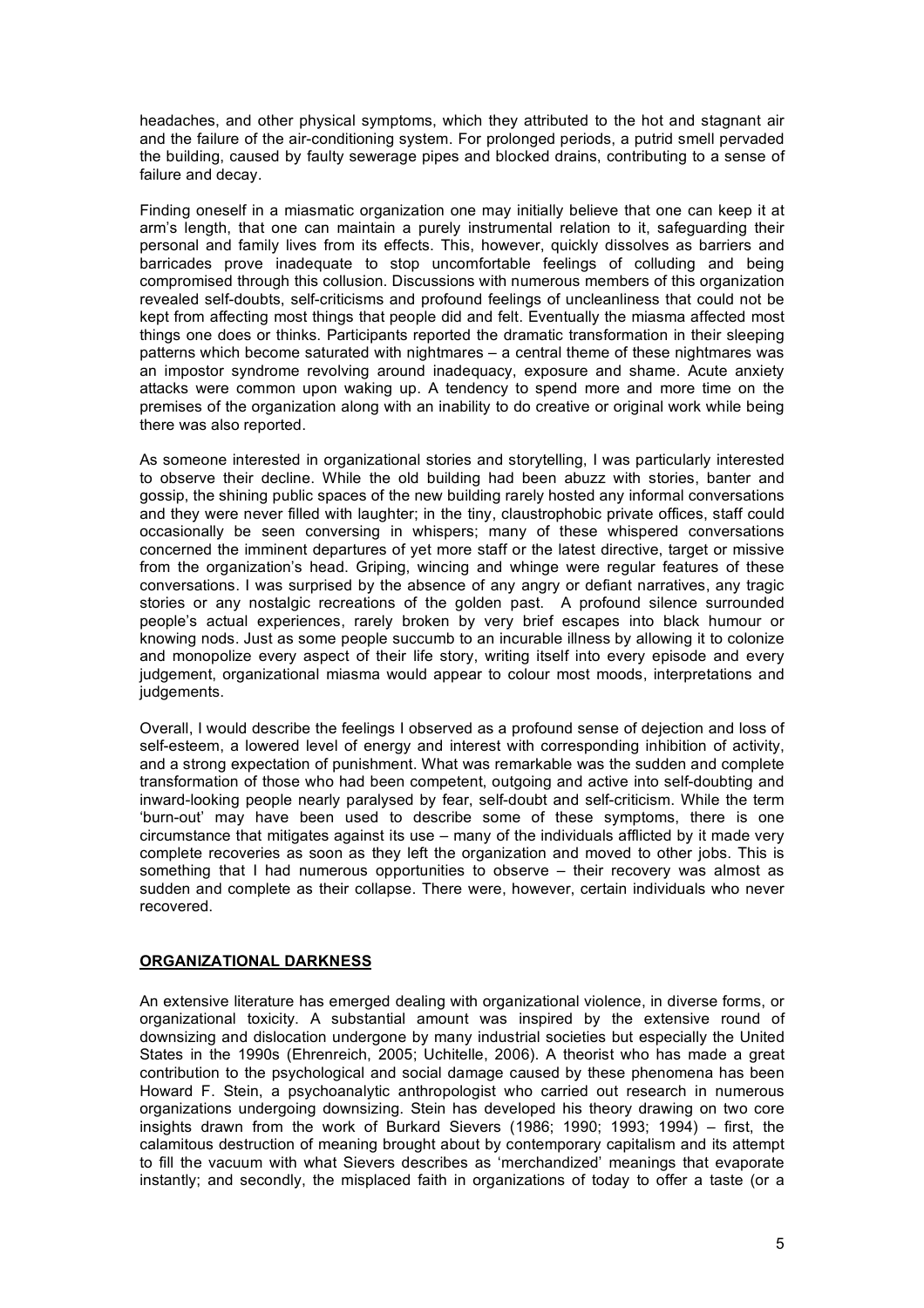surrogate) of immortality. In Euphemism, spin, and the crisis in organizational life, Stein (1998) argued that the very terms used to denote the phenomena under investigation are euphemisms that represent not a 'social construction of reality' but a systematic assault on meaning. Terms such as 'downsizing', 'rightsizing', 'RIF' (or reduction in force), 'managed health', 're-engineering' and so forth seek to conceal the bleak and brutal realities of many American workplaces. These terms invented and peddled by those Sievers has described as 'merchandisers of meaning' defile the human spirit, by forcing on it a seemingly unanswerable logic of markets, economic necessity and bottom lines.

In the follow-up, Nothing personal, just business: A guided journey into organizational darkness, Stein (2001) argues that the unanswerable logic of markets, economic necessity and bottom lines becomes a new fundamentalist religion that turns organizations into a place of darkness, where emotional brutality is commonplace and different forms of psychological violence, dehumanization, including degradation, humiliation and intimidation, have become the norm. Behind calls for flexibility among the employees, Stein sees the rise of the religion of the bottom line as one which is oblivious to all human values and blind to all suffering but demands constant sacrifices. Stein's use of the word 'religion' is neither accidental nor a euphemism – instead, it captures the nature of a misplaced faith, first identified by Sievers (1994) that organizations can give their loyal worshippers a taste of immortality. If in previous eras, religion had offered some consolation, meaning and a promise of salvation, people now turn to work and the world of seemingly immortal organizations for immortality. In as much as they are part of long standing, powerful organizations, people feel that they too share a part of this immortality. But the gods of the bottom line are implacable. They demand human sacrifices. Immortality requires that those who fail to add value be dispensed with. They are the 'collateral damage'. No suffering and no savagery is too great, so long as it is justified by the bottom line. People become dispensable pawns, resources to be used, exploited and discarded. Today's exploiter becomes tomorrow's discarded pawn, since the religion of the bottom line acknowledges no permanent authority, no human is too important to be dispensed with when his/her usefulness is over. This creates an ethos of survivalism – a constant anxiety over each individual's and each organization's ability to survive in what is construed as an environment of endless terrors and turbulence. A small drop in profits is instantly seen as an omen of a cosmic force boding disaster and calling for sacrifices. Immediately, the eye is cast to spot the suitable sacrificial lamb, the next candidate for downsizing and 'RIFing'.

There is a fair literature on different forms of organizational oppression, bullying and humiliation (Clegg, Courpasson, & Phillips, 2006; Czarniawska, 2002; Diamond, 1997; Fineman, 2003; Fortado, 1998; Frost & Robinson, 1999; Gabriel, 1998; Martin, 2000; Pearson, Andersson, & Wegner, 2001; Sims, 2003). What makes Stein's contribution especially interesting is the link that he offers between public humiliation and private emotional experience of being worthless and feeling guilty. He argues that the religion of the bottom-line (like most religions) grows on the systematic dissemination of the belief that no-one is good enough – no employee is good enough, no venture is good enough, no action is good enough (Bunting, 2004; Gabriel, 2005) Of course all organizations inflict blows to our narcissism (Gabriel, 1999), but what we have here is a sequence of blows to our entire personhood, the product of a principle of managed social and organizational change whose model, Stein insists, is nothing short of the holocaust. Images from the holocaust saturate Stein's observations of corporate America, which he documents in a sequence of hugely impressive case studies. The core equation for Stein is an experiential and emotional one:

"Organizational darkness is not the fact of the 'symbolic' equation of the American workplace and the Holocaust, but the emotional experience of the workplace that makes the metaphor – and certain recurrent others – plausible and, for many, emotionally apt and 'right.'" (2001, p. 15)

Whichever part of the corporate landscape Stein casts his eye on, he observes the same experiences -- a pervasive sense of helplessness coupled with a systematic turning of a blind eye ('Business as usual, nothing personal'), a recurring surfacing of apocalyptic images of annihilation, a naturalization of a pseudo-clinical language of death ('dead wood', 'dead meat', 'excess fat', 'targeting' etc.) and, above all, a constant split between good and evil, useful and useless, deserving and undeserving, healthy and diseased.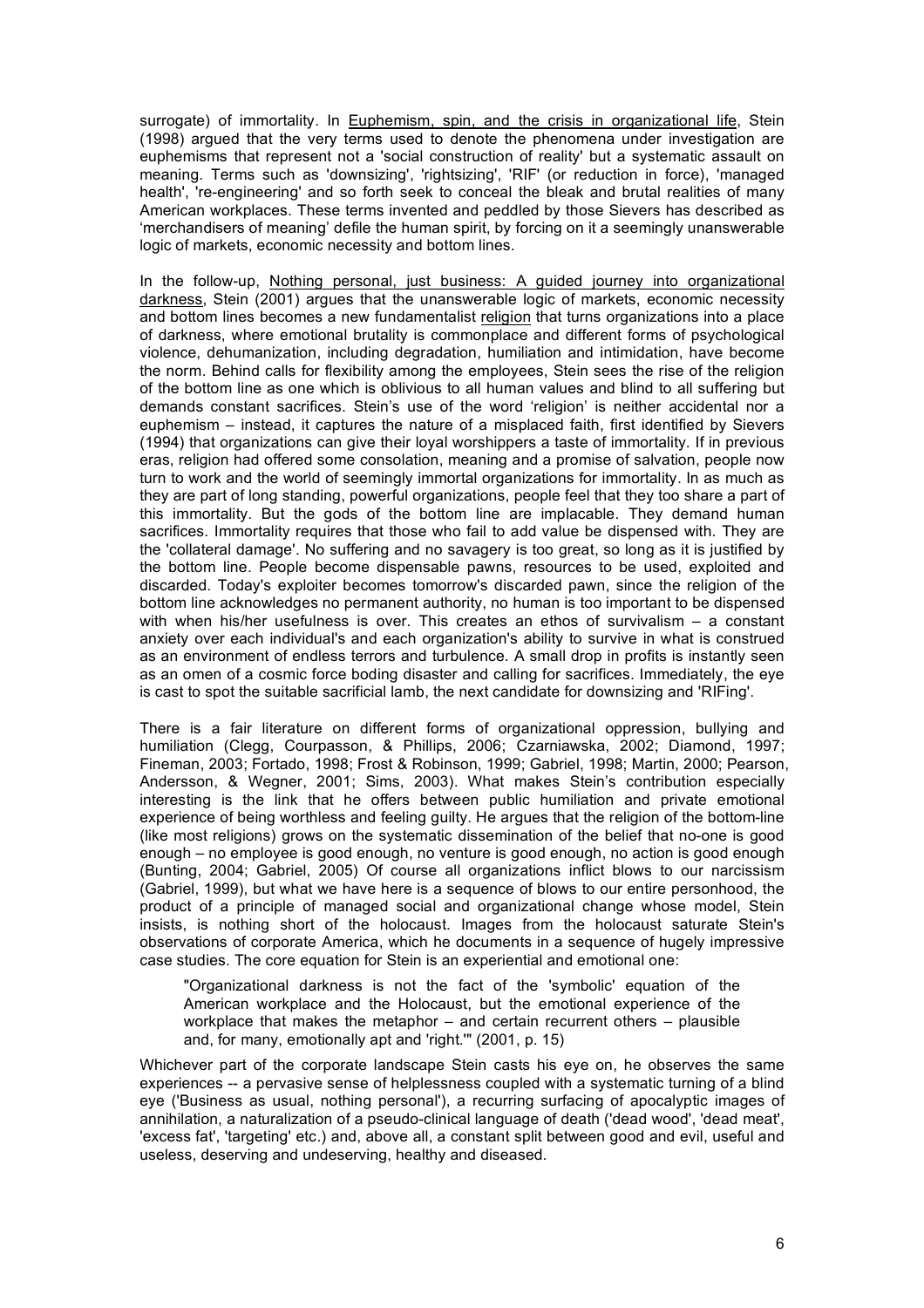Stein's equation of the brutalities of corporate America with the sufferings of Jews, Gypsies, homosexuals, politicos and others at the hands of the Nazis is undoubtedly one for which he may be challenged; it is also one of which he is himself acutely aware and repeatedly addresses. Does it not diminish the Nazi brutalities and the sufferings of its victims to have it compared with the less complete sufferings of the victims of corporate America? Further, does it not obliterate vital distinctions of politics to equate Hitler's Final Solution of the Jewish problem with the regular changes in labour force dictated by new technologies, new markets and new competitors? Stein's resolute view is that terror is terror and symbolism is real. 'Corporate cleansing' is not just analogous to 'ethnic cleansing' (what hideous euphemisms!), but they both rely on the same psychodynamic processes, which view the survival of the whole (the organization, the society, the nation) as depending on 'the expulsion of unwanted parts' (Stein, 2001, p. 69). Stein views the grotesque lament of Hans Frank, the odious Governor General of Poland under the Nazis, as emblematic of modern management: "My only wish of the Jews is that they should disappear." What today's manager wants is that the weak, the ineffectual, the recalcitrant, the ones who fail the excellence test and do not add value, should simply disappear. Thus, Stein maintains that

even though American-style organizational totalitarianism [from the 1980's through the present] has primarily symbolic casualties, they are casualties of terror nonetheless. One should never say that these are 'only' the victims of psychological oppression. And even though most of those who have been disposed of [via downsizing and other forms of 'managed social change'] are resilient and find other jobs (usually of lesser pay, benefits, and status), they carry the emotional scars of betrayal and of having been treated as inanimate 'dead wood' or as 'fat' to be trimmed. Once we recognize the official language of economics to be the smokescreen that it is, we have no trouble in discerning the brutality – even sadism – that it has obscured (Stein, 2007, p. 18).

A vicious circle is thus established, one in which attempts to cleanse the organization of toxicity, ends up reinforcing it.

## **THE NAZI GENOCIDE AS RITUAL SACRIFICE AND PURIFICATION**

It is this link between genocide, ethnic cleansing and ritual purification that forms the backbone of Robert Jay Lifton's (1986) study of the Nazi genocide in The Nazi doctors: Medical killing and the psychology of genocide. How is it possible, asks Lifton, that a large number of German physicians, some with Nobel prizes, could have spearheaded a campaign that started with forced sterilization and culminated in the genocide of millions of people? Lifton's core argument is that genocide was an attempt to purify Germany from what was seen as the contagious sickness represented by the Jews, the Gypsies and all other social pathogens. Doctors colluded and even spearheaded this in the belief that they were helping heal the nation's body by ridding it of pathogens.

At the heart of the task is the question: Why all? What is the source of the impulse to destroy a human group in its entirety? ... The model I propose includes a perception of a collective illness, a vision of cure, and a series of motivations, experiences, and requirements of perpetrators in their quest for that cure. The perceived illness is a collectively experienced inundation in death imagery, a shared sense of Kierkegaard's 'sickness unto death'. It is the despairing edge of historical (or psychohistorical) dislocation, of the breakdown of the symbolic forms and sources of meaning previously shared by a particular human group. That collective immersion in death, bodily and spiritually, could not have been greater that that experienced in Germany after the First World War. (Lifton, 1986, p. 467)

Following that war, Germans had an immense experience of loss, followed by an experience of failed regeneration and 'collective desperation for a cure'. Killing, like ritual sacrifice, then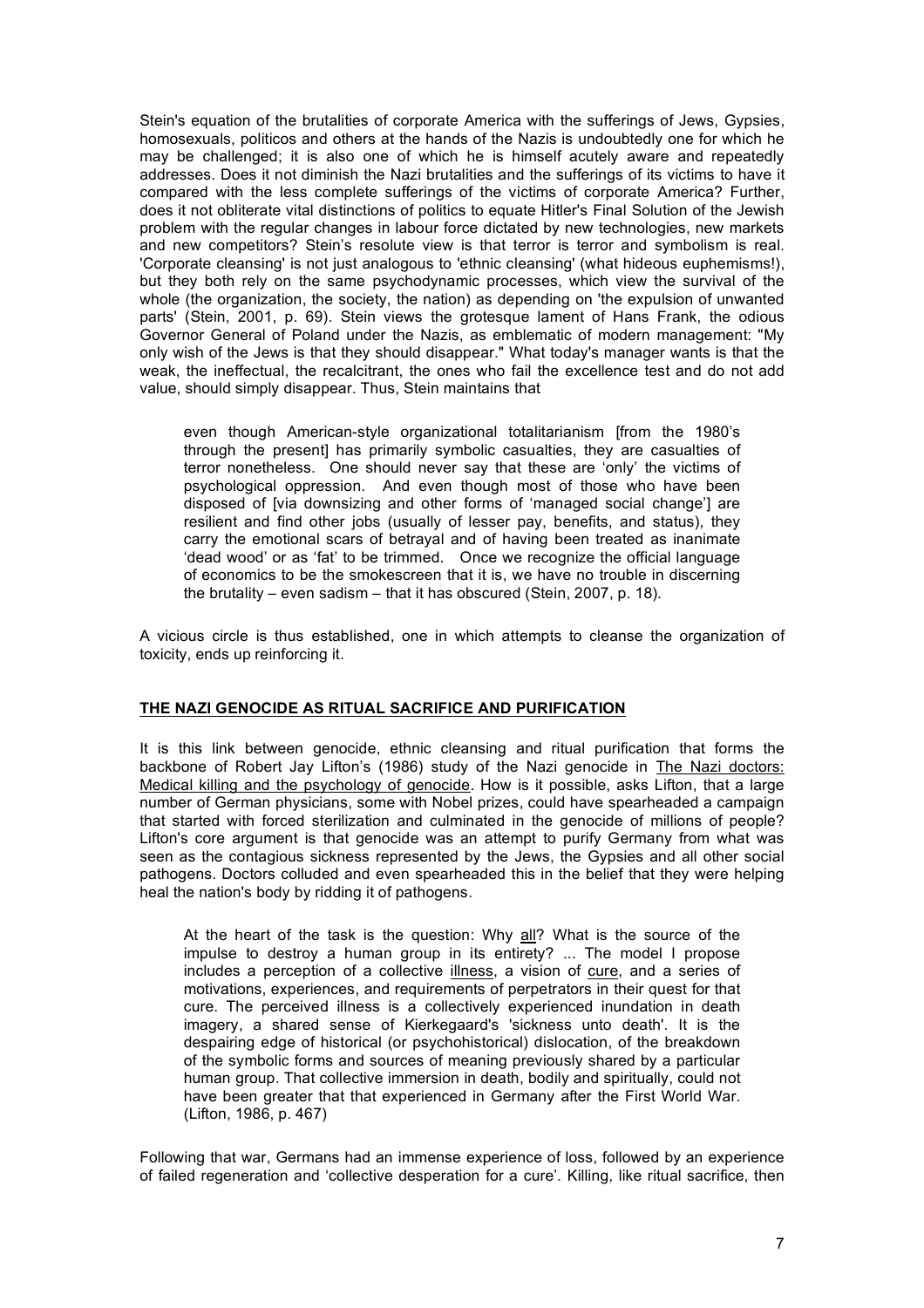emerges as the attempt to rid the nation of the miasma represented by the Jews, the Gypsies and others who have infected it.

The 'disease' with which the Nazis were attempting to cope was death itself, death made unmanageable by the 'modern necrophilia' of the First World War. … One way to deal with a death-saturated environment is to embrace death itself as the means of cure. … Genocide requires both a specific victim group and certain relationships to that group. … Nazi perpetrators had to see their victims as posing absolute danger, as 'infecting' the 'German national body'. … The victim will destroy not only the perpetrator, it is claimed, but everyone and everything else. (Lifton, 1986, pp. 476-7)

The perpetrators of genocide, argues Lifton, thought that purification would restore Germany to wholeness and perfection. "Genocide is a response to collective fear of pollution and defilement. It depends upon an impulse toward purification resembling that given collective expression in primitive cultures. (Lifton, 1986, p. 481) But this is also the impulse noted by Stein in his case studies – the religion of the 'bottom line' requires sacrifices to purify the body of the organization from the ineffective and those who fail to add value. And in the highly image-conscious organization I delineated earlier, this same impulse led to the belief that if only the unwanted parts could be gotten rid of, the organization would shine like a beacon of pure light, coupled with the sudden realization that the unwanted parts could be gotten rid of.

Lifton's argument relies on two further features of the Nazi genocide – medical fundamentalism that cast physicians as the vanguard in the struggle for national purification, and bureaucracy that, as others have also noted, created "absolute barriers of thought and feeling between [genocide] and the outside world" (Lifton, 1986, p. 496). Similar phenomena can be observed in the world of organizations – the vanguard of the assault on the ineffective and weak is constituted by various downsizing gurus and their prophets, 'Chainsaw Al' and 'Neutron Jack'. Walls of silence, shame and anger separate off those who are discarded from those temporarily safe. As we noted earlier, there is a fundamental difference between killing people and dismissing them from their jobs. Nothing can match the horrors of the numerous genocides that have punctuated the last hundred years. Yet, the symbolic function of purification can be performed in many different ways.

The link between genocide, killing and purification knows countless manifestations. If Hitler sought to cleanse the body-politic of Germany of Jews, Gypsies and other undesirables, Stalin sought to 'purge' the vanguard party of traitors, formalists and bourgeois revisionists through show-trials, staged confessions and eventual liquidation (= turning solid dirt into liquid washable filth). Following events in Bosnia in the 1990s, the term 'ethnic cleansing' has assumed its place in the vocabulary of distasteful euphemisms for genocide. 'Mopping up' or 'cleansing operations' is a term used to describe the work of humanitarian organizations that are involved in mitigating the worst consequences of catastrophes, whether caused by humans as in Rwanda or by nature as in New Orleans, Pakistan, Iran and countless other places. It is notable that outsourcing of such 'cleansing operations' by governments allows them to 'wash their hands' of any possible involvement in causing the disasters in the first place. What we find in these cases are attempts to lift an affliction through what are presented as purification measures. In every instance, the aim of these measures is to lift the miasma, and in every instance, as we shall proceed to show presently, the consequence is its perpetuation and deepening.

## **MIASMA, DEPRESSION AND MOURNING**

Let us now recapitulate the key features of an organization in the state of miasma, before seeking to account for its aetiology and trying to assess the implications of attempts to lift the miasma.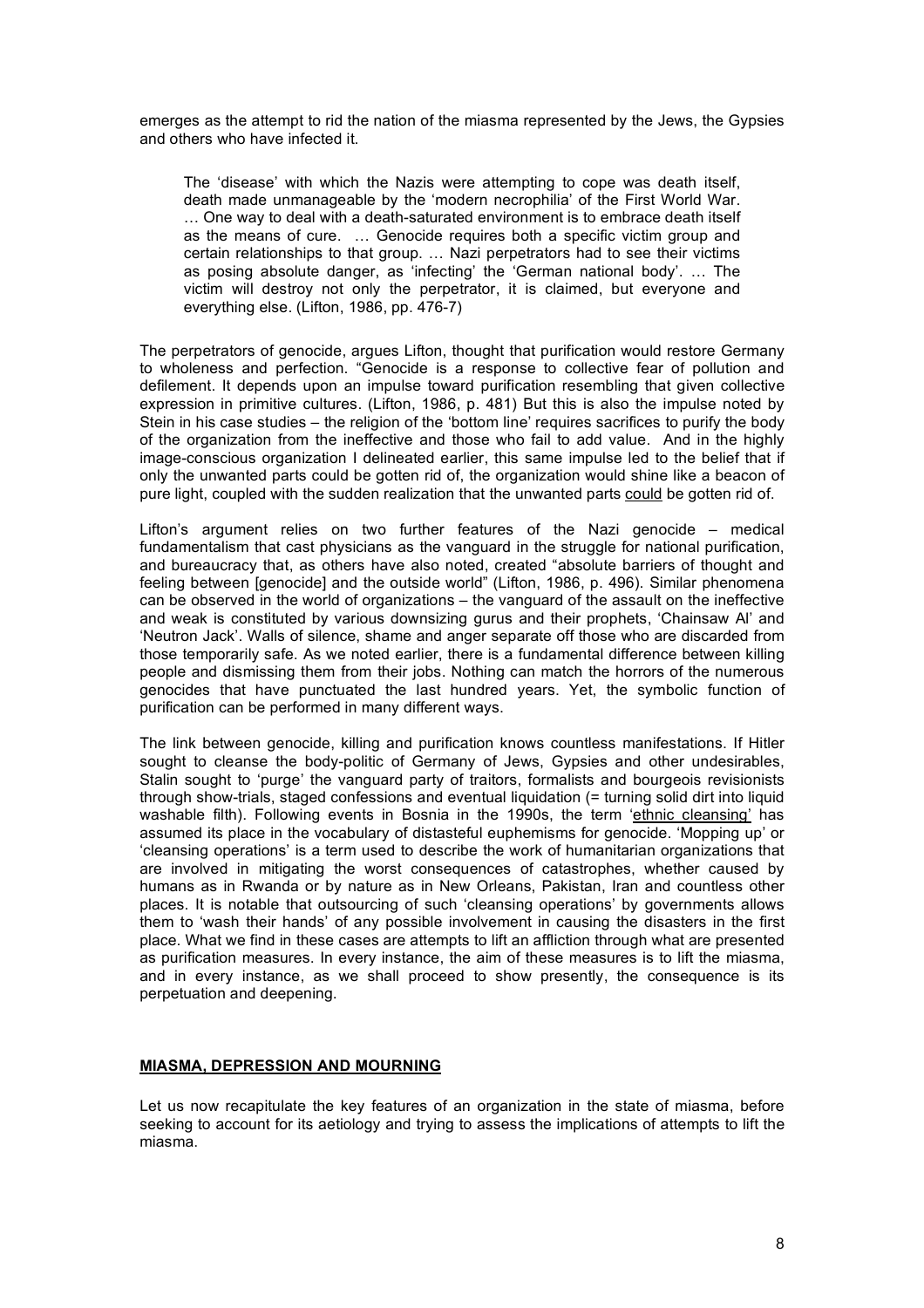First, organizations in a miasmatic state involve relatively little employee resistance. It is as if the employees' fighting spirit is paralysed, as they internalize their status as unwanted, unsuccessful and unclean and lapse into depression and other symptoms. External violations and threats may be resisted or fought against, but the same can hardly be said for inner violations and decay. In fact, miasma appears to infect resistance itself, compromising it, polluting it and subverting it.

Second, miasma entails a constant criticism and self-criticism and the contagious experience of never being 'good enough'. Survivor's guilt may amplify the gloom and depression of those who escape early rounds of downsizing, sapping the desire to fight. As for the cleansers themselves, they are very aware that they can easily become tomorrow's deadwood and candidates for cleansing. Treating other people as objects has a remarkably deflating impact on oneself as a subject.

Third, the blame for this state of affairs is almost invariably placed on the leader, who readily comes to be seen as the bringer of the miasma. This is compounded if the leader is rarely seen or heard in public and only the results of his/her actions are visible. A silent killer, like a silent virus, treating people as objects, selecting, deciding and dismissing. At such times, a nostalgia for the organization's past and its previous leaders may offer some solace, yet miasma often afflicts the past as well as the present (just as it afflicts resistance and dissent).

In seeking to understand the causes of miasma and the attempts to deal with it, Parker (1983) has used the classic work of van Gennep (1960) and Mary Douglas (1966/2002; 1975) to argue that miasma is a state of pollution that is likely to happen in periods of sudden and severe transition from one state to another. Thus, the numerous rituals that accompany birth, death and marriage are intended to prevent the possibility of pollution, which in Douglas's (1966/2002) terms is a general property of "the betwixt and between". Of particular interest in connection with miasma are the funerary rituals, aimed at removing a dead person from the world of the living and consigning him/her to the world of the dead. Mourning, argues Parker, is a period when the living enter the same 'between' land as the dead before burial or cremation. "During the period of mourning, a two-way transition occurs; the dead man moves from the land of the living to that of the spirits, while the survivors return from death to life. The last rites finally incorporate the dead and the living in their respective communities." (Parker, 1983, p. 60) During mourning, familiar pursuits, such as eating, clothing etc. become forbidden or heavily regulated. Unless surrounded by such rituals, persons in transitional positions (corpses before burial, newly born babies before they have been named) as well as those who come into contact with them become dangerous and potential causes of miasma for all others.

The presence in an organization of people who are 'betwixt and between', for example, doomed but not yet departed, represents a similar source of miasma, in the absence of the traditional rituals that accompany people's arrivals to and departure from organizations. Stein has emphasized that absence of mourning is a regular feature of organizational downsizing, a feature also commented upon by Frost and Robinson (1999). In general, during periods of sudden organizational change, rituals of separation and incorporation become neglected, allowing contact with 'walking corpses'. But what exacerbates the miasma is the presence of a 'murderer' or 'murderers' whose hands are dirty with human blood, irrespective of their motives or rationalizations (remember, Oedipus, had no idea of the true nature of his actions). As Parker argues, miasma "is dangerous, and this danger is not of familiar secular origin. Two typical sources of such a condition are contact with a corpse, or a murderer" (Parker, 1983, p. 4).

Scapegoating is inextricably linked to miasma – Oedipus was expelled from the city of Thebes to rid her of the pollution he had caused. More generally, the Greek ritual of 'pharmakos' is a close parallel to Hebrew scapegoating, only it involved the banishment or sacrifice of one of a community's marginalized members as the price of purification for the rest. In organizations, we have a double scapegoating taking place – the [new] leader scapegoats the old leadership along with the dead wood (the abject or the 'dirt' in Mary Douglas, } that it has bequeathed them, viewing the downsizing as the necessary purification ritual which will augur a new beginning. However, the downsizing, the bleeding of an organization by its ruthless leader, is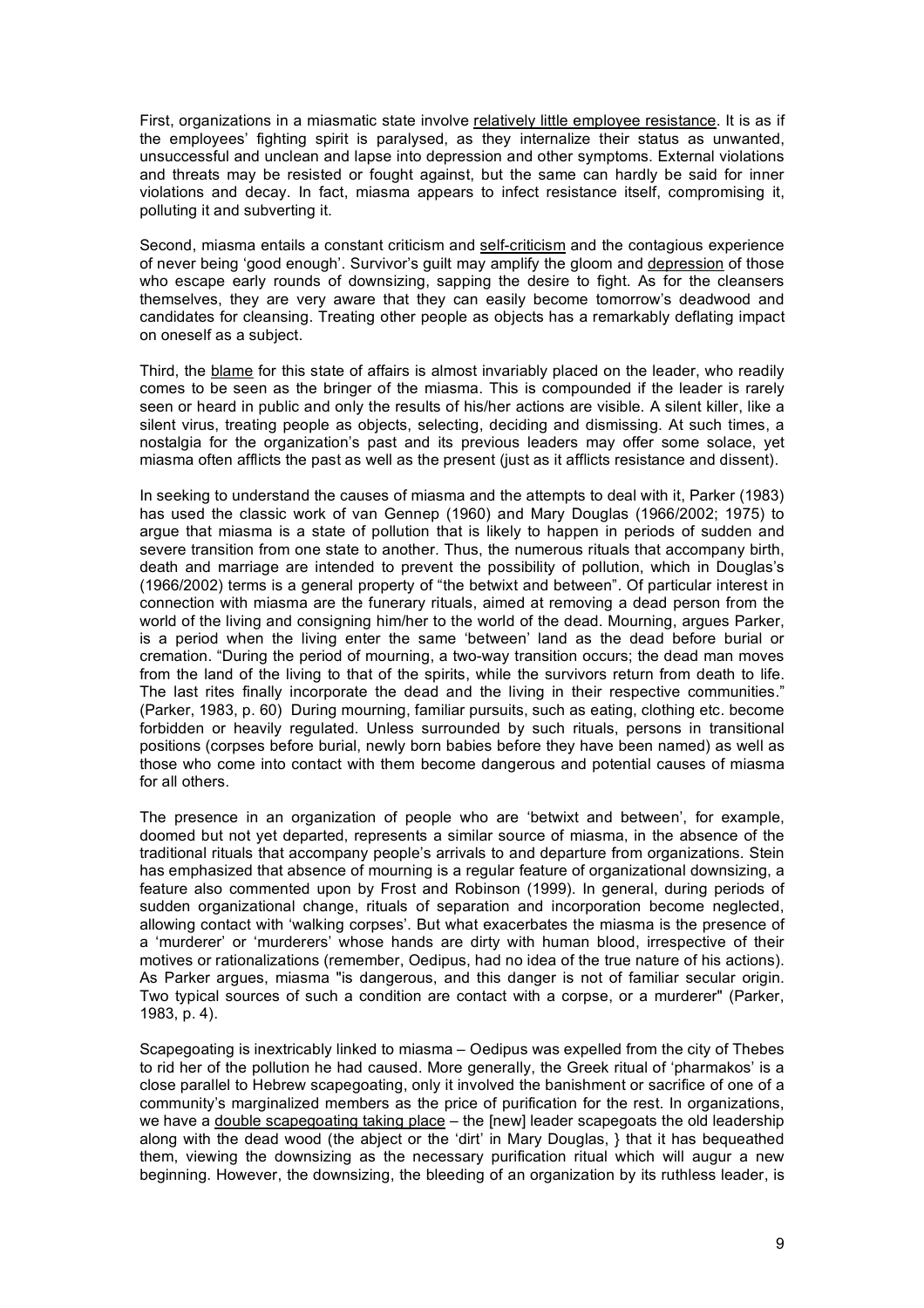experienced by many organizational members as the true miasma. Notice how this double scapegoating mirrors the relative positions of leaders and followers noted by Sievers:

Leadership in organizations manages the gap between deified men on the one hand and reified men on the other side. Leadership is the process through which the alienated split between the producing and the product artificially, i.e. in a reified mode, has to be bridged in order to re-accomplish the unity which originally existed. … To alter only slightly what is known as a widespread management approach in contemporary organization theory, i.e. 'management by objectives', leadership becomes the management of objects. In so far as, through leadership, workers are managed like things and products, the process does not differ much from the management of other things such as machines or the product flow in a production unit. (Sievers, 1994, p. 173)

Leaders in miasmatic organizations, far from embodying Arendt's 'banality of evil', are viewed as truly majestic evil-doers, god-like figures whose omnipotence, omniscience and omnipresence is combined with Omni malevolence. The workers, for their part, become objects pure-and-simple, devoid of aspiration, and fit for deployment, redeployment and discarding. They become 'corpses', 'figuren' (as the inmates of Treblinka were referred to), bodies devoid of life. Murderers and corpses fill the spaces of miasmatic organizations. All relations and activities become contaminated. Unlike other instances of organizational brutalisation, miasma does not invite resistance, fight and retribution. Instead, it undermines people from within; people lose their confidence and self-esteem, moral integrity evaporates and a moral and psychological corruption sets in. Guilt, shame, inadequacy and anxiety become endemic, spreading into people's homes and family lives. In this sense, miasma becomes the source of contagion, carried in the air as in the widely held Victorian theory of infection noted earlier (Halliday, 2001).

In a well-known essay on melancholia (depression) and mourning, Freud (1917e) observed many similarities between the two phenomena. There is, however, a key difference. In mourning all emotional attachments have to be withdrawn from a lost object that no longer exists. This is done with the help the rituals but above all requires a great deal of psychological work that leaves the mourner exhausted and drained. Melancholia, like mourning, is a response to a loss or a separation, but one where the subject does not know what it is that has been lost. Even when the sufferer is aware of the loss, Freud suggests, "he knows whom he has lost but not what he has lost in him. ... In mourning it is the world which has become poor and empty; in melancholia it is the ego itself. The patient represents his ego to us as worthless, incapable of any achievement and morally despicable; he reproaches himself, vilifies himself and expects to be cast out and punished" (Freud, 1917e, p. 254).

While Freud observed the similarities between mourning and depression, he did not exactly see them as alternatives. This is, however, fairly widely accepted now – melancholia is seen as setting in when, for any number of reasons, mourning has not been accomplished. Following Lindemann's (1944) pioneering work, many social psychologists (e.g. (Smelser, 1998)) have noted how when a public disaster takes place (Lindemann studied the survivors of a nightclub fire in Boston during WW2) a sequence of phases of bereavement takes place. Survivors go through various standard phases, notably, 1. Denial of the event and the loss, 2. A period of idealization of the lost ones, 3. Anger at their disappearance, 4. Guilt, selfaccusation and blame for 'not having done enough', 5. Scapegoating others. Eventually, once the proper mourning rituals have been followed, most people are able to overcome their grief and resume their lives, re-aligning their social and emotional attachments, and forming new routines and new attachments. Similar processes have been observed in other community disasters. In Smelser's view, these phases are also characteristic of many different separations that we experience in life, including divorce, estrangement, moving jobs and houses and so forth.

Now, in the instance of organizational miasma, many conditions conspire to prevent mourning and even to disallow and dis-'honor' it (Meyerson, 2000). The 'old' organization, far from being idealized, is routinely vilified as old-fashioned, inefficient, sclerotic etc. Feelings of loss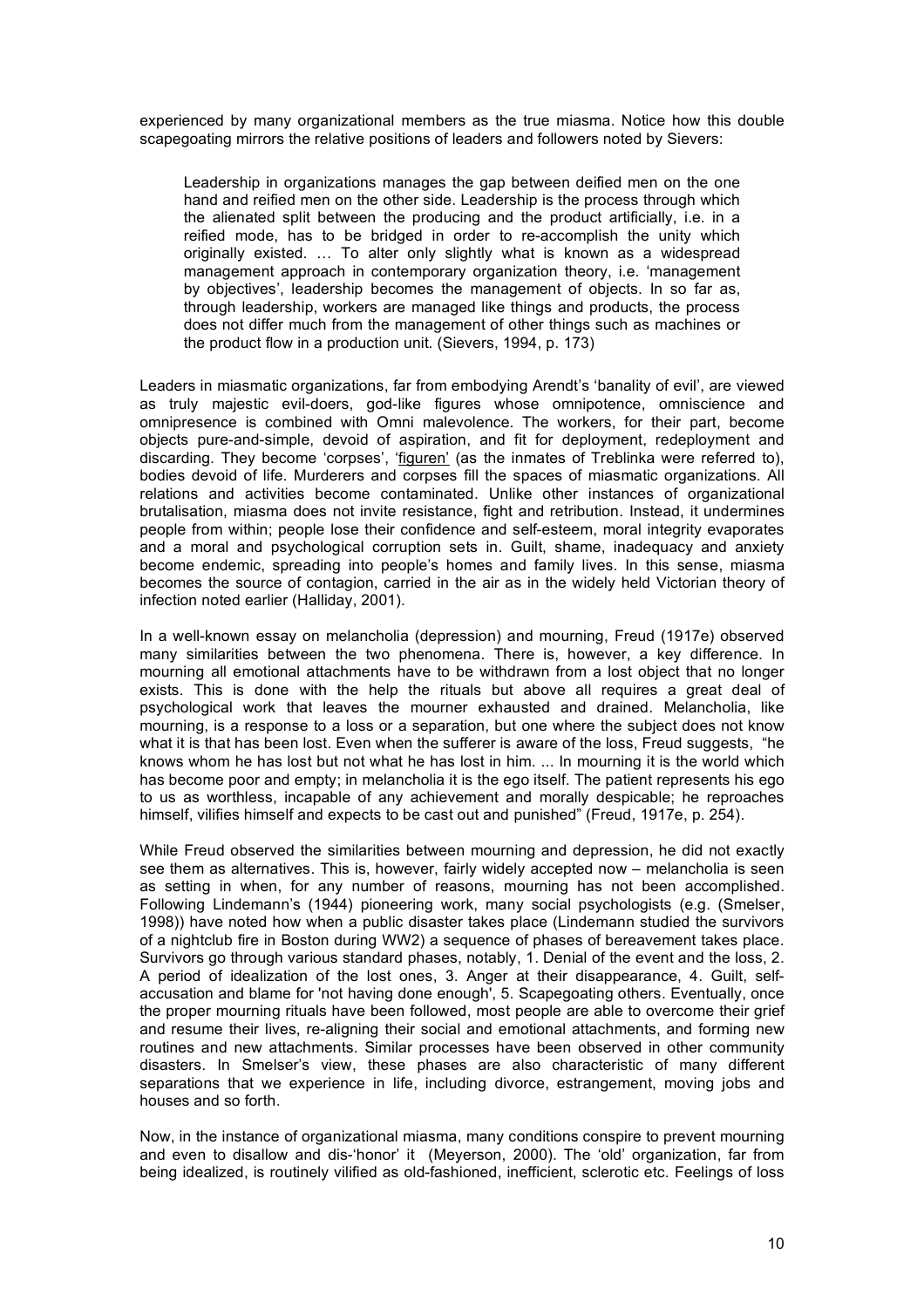and grief for the organization that has been changed by an 'irreversible discontinuity' are disavowed and repressed. Likewise, old colleagues, leaders, practices and so forth are denigrated as dead wood, behind the times or burnt out. We may hypothesize that organizations especially susceptible to miasma are those undergoing rapid transformation, caught in Douglas's 'betwixt and between'. These may include organizations caught in a shift from a public service ethos to a market-driven one or from product-based to customer-based values. However, the crucial factor triggering miasma would be the unseemly dismissals of visible members of staff and the perception of the leadership as having blood in its hands. In the absence of proper mourning, we would expect the scapegoating and ruthlessly self-critical processes noted earlier, leading to a generalized climate of depression, self-reproach, mistrust and suspicion.

An organization in a state of miasma reminds us of a city in the grip of a deadly and contagious disease, like the one that afflicted Pericles' Athens, so brilliantly described by Thucydides which, as we noted earlier, profoundly influenced Sophocles depiction of Thebes. It also evokes the self-same city under its three-year Nazi occupation. In such a city, no-one appears immune, no-one is spared. The disease undermines people's faith in their gods, their institutions, and their identity. Like the disease, the miasma cannot be fought or resisted. Initially, people may think that they can protect themselves or their families by raising barriers and constructing safe refuge. Some people may almost believe that they can continue to live their lives and tell their stories as if the miasma did not exist. One is reminded of Anne Frank's family in their attic trying to live their lives as though the world outside had stopped. Or the early stages of the AIDS epidemic, when it was viewed as the result of divine retribution for sexual corruption. It also reminds us of the aftermath of the Chernobyl disaster, when generations of local inhabitants suffered the most debilitating physical, emotional and spiritual consequences, irrespective of the scientists' reassurances that the size of the toxicity had been exaggerated.

But such attempts to fend off the miasma are no more successful than attempts to fight it through decisive 'cleansing' action. Miasma erodes boundaries and silences stories. As noted earlier, members of miasmatic organizations found it impossible to maintain boundaries between life inside and outside work or boundaries between sleeping and waking experiences. Depression and anxiety affected them through and through and spread to others in the familial environment. Organizations in a state of miasma are de facto total institutions, in the enlarged sense that Clegg and his colleagues have proposed: "they surround the person at every turn and cannot be escaped; they produce and reproduce the normalcy of life inside the institution, however abnormal it might seem from outside. Thus, total institutions … contain the totality of the lives of those who are their members" (Clegg et al., 2006, p. 147). Or alternatively, organizations in a state of miasma remind us of those psychotic organizations analysed by Sievers where attempts at creating impermeable boundaries and safe areas "are vain, resembling the futile efforts to escape a plague that is devastating the country, which is so lucidly described by Edgar Allan Poe in 'The Masque of the Red Death'" (Sievers, 1999, p. 588). Yet, there are escapes from miasmatic organizations, just as there are escapes from total institutions, from other quarantined environments and even from genocides. And it is these escapees who are the storytellers.

# **CONCLUSIONS – TRAGEDY, CATHARSIS AND HEALING**

Opposing the absolute certainty of death, different cultures have long sought to provide consolations in different ways, most especially the certainties embedded in faith in particular gods. The Greeks gave up the search for such consolations and ended up with two things, philosophy and tragedy. Philosophy rested on the belief that certainty and truth should be sought in rational argument rather than in divine revelation. Tragedy was the fruit of the discovery that truth is unstable and unable to offer the certainty they, like others, craved for. The fate of humanity, as Freud never tired of repeating, is truly tragic. When people act in confident knowledge of furthering their interests, their desires and their aims, they end up with outcomes they had never imagined. There is a vast and tragic discontinuity between the proclaimed intentions of people's actions and the outcomes of these actions. Suffering in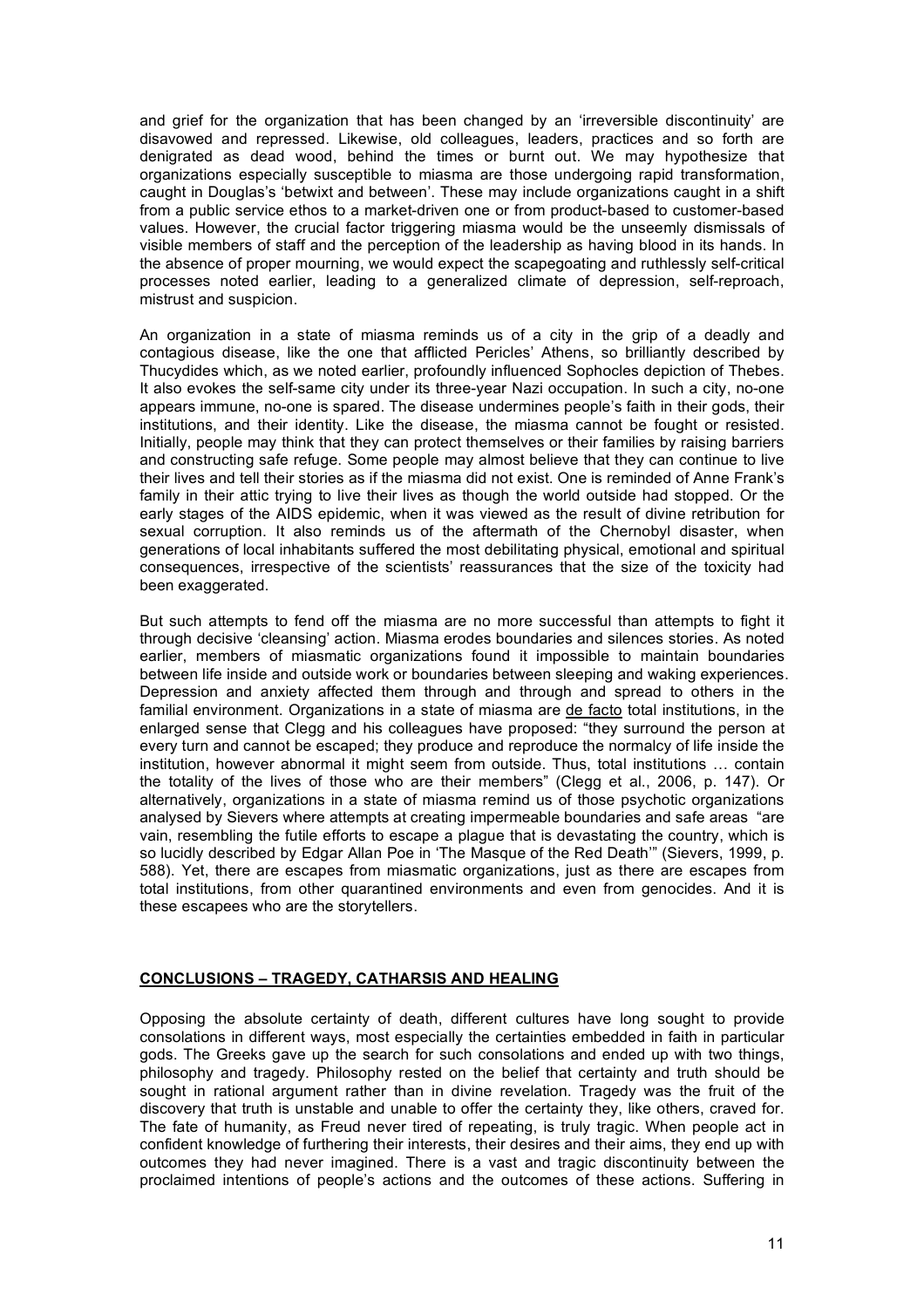tragedy is not merely incidental – it is brought about by the actions of the protagonists themselves. Tragedy is never far from human affairs, even if we fail to observe it when it is staring us in the eyes. This is central to all tragedy – the participants' incapacity to recognize the true significance of what engulfs them. Immersed in illusions, they seek to escape through actions that lead to their escalating entrapment.

Miasma helped the audiences of dramatic performances make sense of the prolonged and undeserved sufferings of the protagonists. It helped them cope with the cruelties, injustices and sorrows that they watched on stage. It helped them reach catharsis, an emotional purgation brought about by witnessing terrible things befalling others with no harm to themselves. The marble seats on which they sat offered a sterile environment protecting them from the toxicity that saturated the heart of the theatre, the orchestra. But for the protagonists of the drama there was no catharsis, only suffering and belated recognition. Catharsis is the privilege of the audiences that witness their suffering, their folly and their downfall. In the organizational theatres that become sites of miasma, there are no spectators (unless maybe visitors from outside, members of other organizations) and therefore there is no catharsis. If this presentation has established something, it is that the search for catharsis merely reinforces the miasma.

The point of this presentation is not to examine if and how organizations that find themselves in the grip of a miasma can right themselves. The story of Oedipus is not encouraging in this respect. As we saw earlier, miasma persists across tragic time and space, and actions aimed at lifting it have the opposite effect. Individuals may escape from its grip but attempts to eliminate it from organizations through decisive 'heroic' cleansing action are doomed. If we return to the vital part played in the dynamics of miasma by the inability to mourn and consequent lapse into depression and scapegoating, it would seem that any attempt to transcend these dynamics must start with a recognition of what has taken place, a recognition of the loss, the pain, the tragedy. Recognition of what has been lost is a precondition for turning depression into mourning, and failed cleansing into partial healing. As Volkan has argued:

Mourning allows us to accept that a loss or a change has occurred. Without mourning we are trapped in the struggle to accept the tragedy and to adjust to life after it. If that struggle is not won, we cannot move on with our lives. We metaphorically remain hiding in the basement after the tornado has passed over and fair weather has returned. An individual, or a society, traumatized deliberately by others has a tendency to remain in the basement. The sense of shame, humiliation, and helplessness may become internalized, which consequently complicates the survivors' guilt. (Volkan, 2003, p. 82)

Mourning can help people come out of the basement and resume their lives, not without scars, but maybe without open wounds. Learning from societies that have managed to recover from profound trauma, injustice and pain, it may be that some organizations that find themselves in the heart of darkness can move towards the light by acknowledging past injustices without vindictiveness, past mistakes without guilt, and past losses without despair.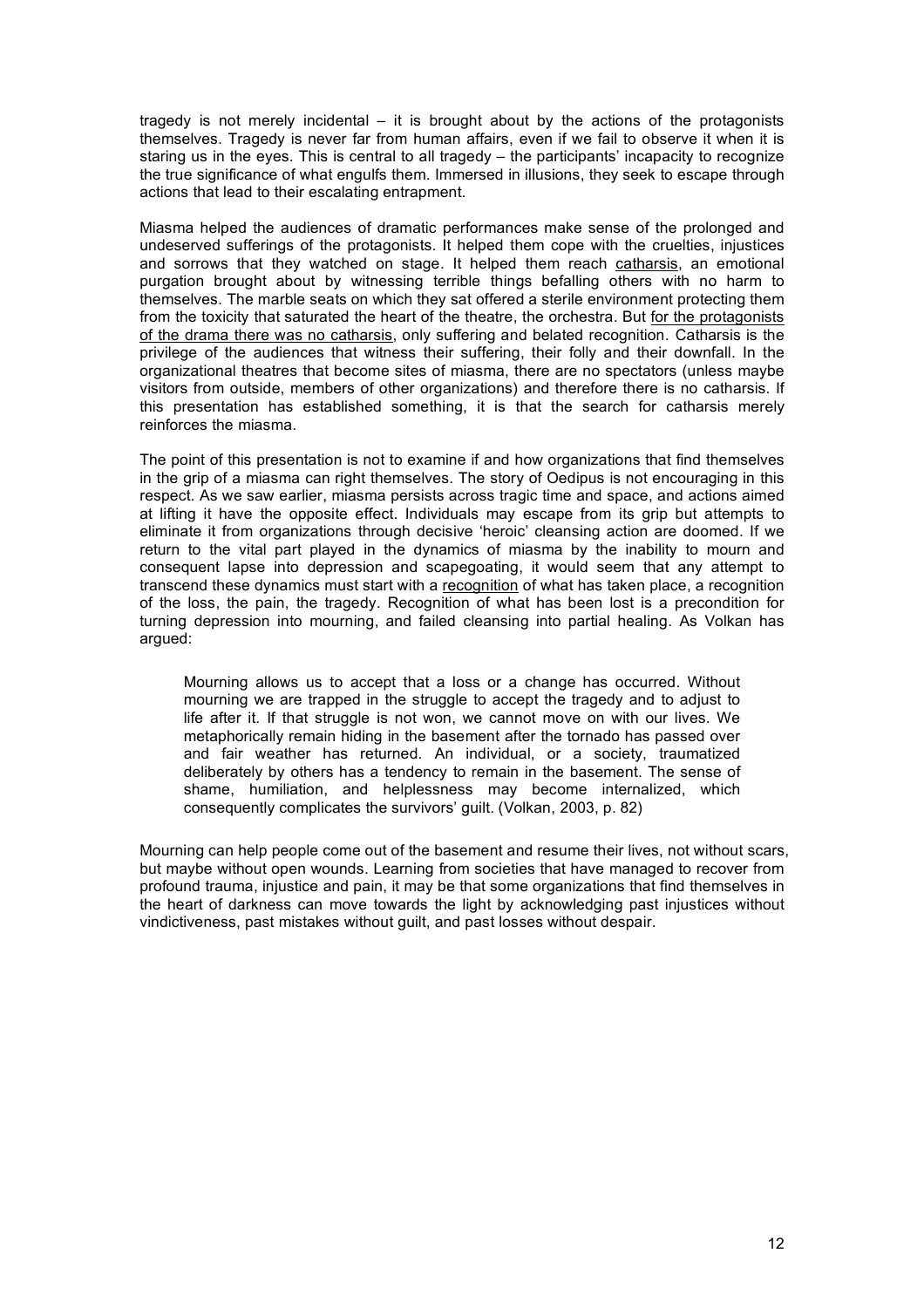#### REFERENCES

- Bunting, Madeleine. 2004. *Willing slaves : how the overwork culture is ruling our lives*. London: HarperCollins.
- Clegg, Stewart, Courpasson, David, & Phillips, Nelson. 2006. *Power and organizations*. London: SAGE.
- Czarniawska, Barbara. 2002. *Humiliation: A Standard Organizational Product*. Paper presented at the Subaltern Storytelling Seminar, University College Cork, 28-29 June.

Diamond, Michae A. 1997. Administrative assault: A contemporary psychoanalytic view of violence and aggression in the workplace. *American Review of Public Administration*, 27(3): 228-247.

- Dodds, E. R. 1968. *The Greeks and the irrational*. Berkeley, CA.: University of California Press.
- Douglas, Mary. 1966/2002. Purity and danger, Routledge Classics Edition. London: Routledge.

Douglas, Mary. 1975. *Implicit Meanings: Essays in Anthropology*. London: Routledge.

Ehrenreich, Barbara. 2005. *Bait and switch : the (futile) pursuit of the American dream* (1st ed.). New York: Metropolitan Books.

Fineman, Stephen (Ed.). 2003. *Understanding emotion at work*. London: Sage.

Fortado, Bruce. 1998. Managerial justice: A field study of the initial steps of appeal. *Employee Responsibilities and Rights Journal*, 11(3): 215-236.

- Freud, Sigmund. 1917e. Mourning and melancholia, *On Metapsychology:- The Theory of Psychoanalysis*, Vol. 11: 245-268. Harmondsworth: Pelican Freud Library.
- Frost, P. J., & Robinson, S. 1999. The toxic handler: Organizational hero and casualty. *Harvard Business Review*, 77(July-August): 96-106.

Gabriel, Yiannis. 1998. An introduction to the social psychology of insults in organizations. *Human Relations*, 51(11): 1329-1354.

- Gabriel, Yiannis. 1999. *Organizations in depth: The psychoanalysis of organizations*. London: Sage.
- Gabriel, Yiannis. 2005. Glass cages and glass palaces: Images of organizations in imageconscious times. *Organization*, 12(1): 9-27.
- Gennep, Arnold van. 1960. *The rites of passage* (M. B. Vizedom, & G. L. Caffee, Trans.). London: Routledge & Kegan Paul.
- Halliday, S. 2001. Death and miasma in Victorian London: an obstinate belief. *British Medical Journal*, 323(7327): 1469-1471.
- Lifton, Robert Jay. 1986. *The Nazi doctors: Medical killing and the psychology of genocide*. London: Macmillan.

Lindemann, Erich. 1944. Symptomatology and the management of accute grief. *American Journal of Psychiatry*, 101: 141-148.

Martin, B. 2000. Mobbing: Emotional abuse in the workplace. *Journal of Organizational Change Management*, 13(4): 401-406.

Meyerson, Debra E. 2000. If emotions were honoured: A cultural analysis. In S. Fineman (Ed.), *Emotion in Organizations*, Second ed.: 167-183. London: Sage.

Parker, Robert. 1983. *Miasma : pollution and purification in early Greek religion*. Oxford: Clarendon Press.

Pearson, C. M., Andersson, L. M., & Wegner, J. W. 2001. When workers flout convention: A study of workplace incivility. *Human Relations*, 54(11): 1387-1419.

Sievers, Burkard. 1986. Beyond the surrogate of motivation. *Organization Studies*, 7(4): 335-351.

Sievers, Burkard. 1990. Thoughts on the Relatedness of Work, Death and Life Itself. *European Journal of Management*, 8(3): 321-324.

- Sievers, Burkard. 1993. *Love in the time of AIDS*. Wuppertal: Wuppertal University, Paper No 163.
- Sievers, Burkard. 1994. *Work, death and life itself*. Berlin: Walter de Gruyter.
- Sievers, Burkard. 1999. Psychotic organization as a metaphoric frame for the socioanalysis of organizational and interorganizational dynamics. *Administration and Society*, 31(5): 588-615.
- Sims, David. 2003. Between the millstones: A narrative account of the vulnerability of middle managers' storying. *Human Relations*, 56(10): 1195-1211.